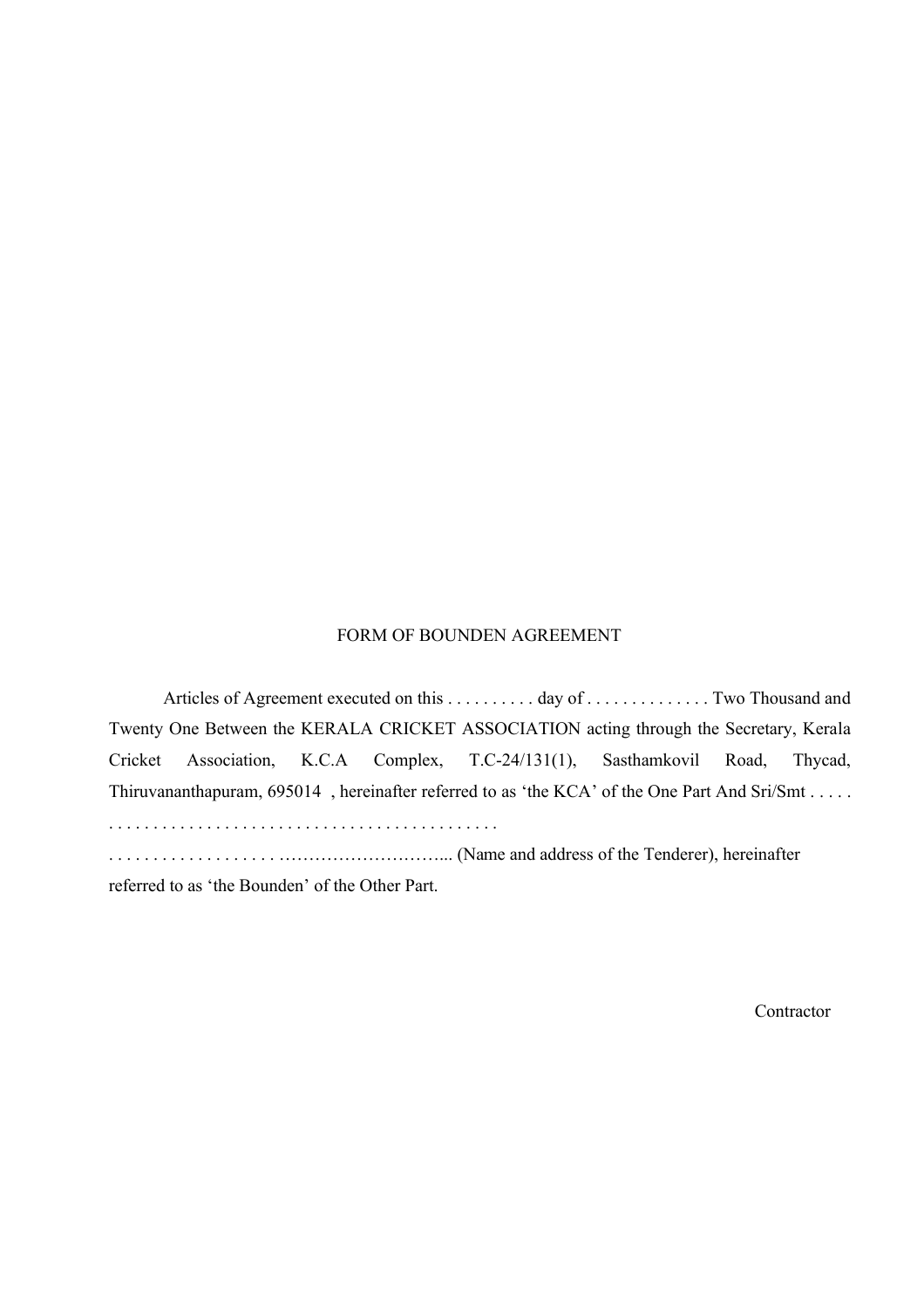WHEREAS in respect of the invitation for tenders, contained in Notification **No………………… /2021-22 / dated……………..** inviting tenders, the Bounden has submitted to the KCA a Tender for the work **"Construction of Rain water Harvest Tank at St. Xavier's College, Thumba, Trivandrum."** specified therein subject to the terms and conditions

contained in the said Tender.

AND WHEREAS the Bounden has also deposited with the KCA a sum of . . . . . . . . . . . . . . . . . .

. . . . . . . . . . . . . . . . . . . . . . . . . . . . . . . . . . . . . . as Earnest Money for execution of an Agreement

undertaking the due fulfillment of the contract in case his Tender is accepted by the KCA.

**Contractor**